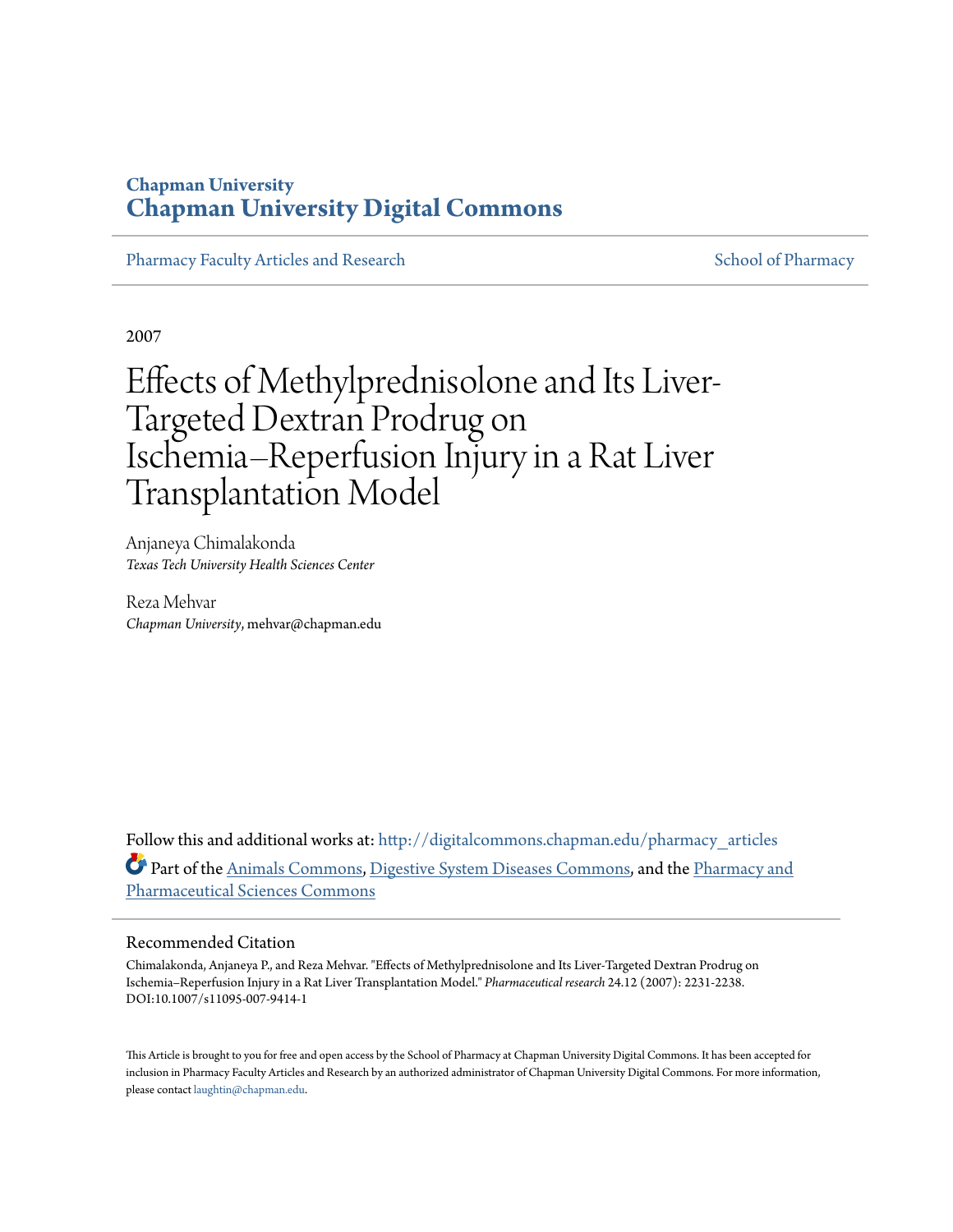## Effects of Methylprednisolone and Its Liver-Targeted Dextran Prodrug on Ischemia–Reperfusion Injury in a Rat Liver Transplantation Model

#### **Comments**

This is a pre-copy-editing, author-produced PDF of an article accepted for publication in *Pharmaceutical Research*, volume 24, issue 12, in 2007 following peer review. The final publication is available at Springer via [DOI: 10.1007/s11095-007-9414-1.](http://dx.doi.org/10.1007/s11095-007-9414-1)

**Copyright** Springer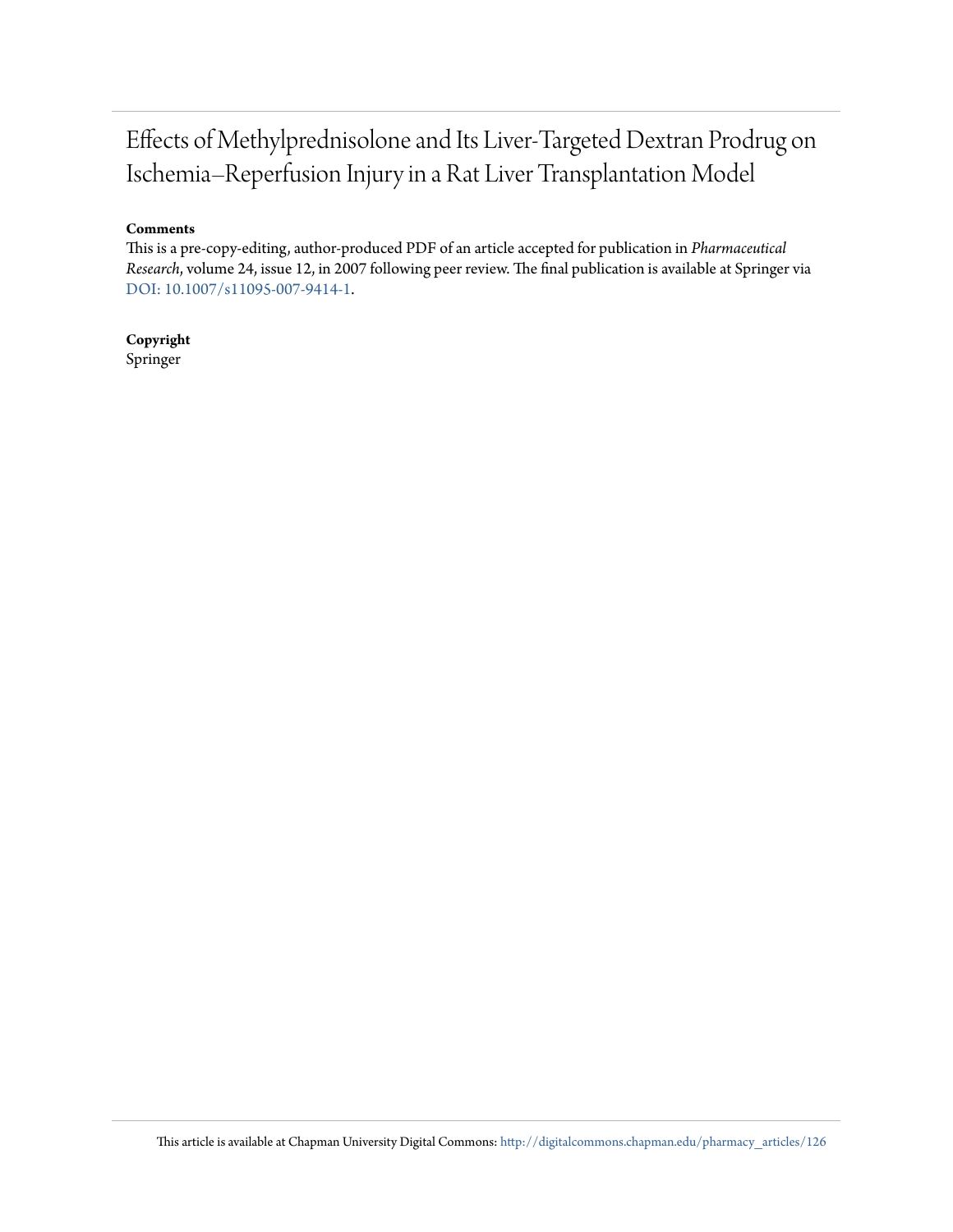

# NIH Public Access

**Author Manuscript**

*Pharm Res*. Author manuscript; available in PMC 2007 December 1.

Published in final edited form as: *Pharm Res*. 2007 December ; 24(12): 2231–2238.

## **Effects of Methylprednisolone and Its Liver-Targeted Dextran Prodrug on Ischemia-Reperfusion Injury in a Rat Liver Transplantation Model**

## **Anjaneya P. Chimalakonda**1,2 and **Reza Mehvar**1,3

1 *School of Pharmacy, Texas Tech University Health Sciences Center, Amarillo, Texas, USA*

## **Abstract**

**Purpose—**To evaluate the effectiveness of a liver-targeted dextran prodrug (DMP) of methylprednisolone (MP) in cold preservation-warm reperfusion injury associated with liver transplantation.

**Methods—**The effects of donor pretreatment with single 5-mg/kg doses of MP or DMP on ischemiareperfusion damage to the liver were studied after 8 or 24 h of cold preservation in both isolated perfused rat liver (IPRL) and syngeneic orthotopic rat liver transplantation (OLT) models.

**Results—In IPRL studies, donor pretreatment with DMP, and to a lesser degree MP, significantly** improved the uptake of hyaluronic acid (HA), a marker of endothelial cell function, following 8 h of cold preservation. However, neither pretreatment was protective after 24 h of preservation. In the OLT model using 24 h-preserved livers, the seven-day survival of untreated grafts was 50%. DMP pretreatment of donors significantly improved graft survival to 100%, whereas MP pretreatment was ineffective. Additionally, only DMP significantly increased the blood glucose concentrations and decreased the plasma concentrations of tumor necrosis factor-α after OLT. Other measured markers of liver injury were not affected by either pretreatment.

**Conclusions—**Selective delivery of methylprednisolone to the liver as a donor pretreatment strategy improves 24-h preserved graft survival in the OLT model.

## **Keywords**

macromolecular prodrug; ischemia-reperfusion injury; isolated perfused rat liver; hepatic disposition; rat liver transplantation

## **INTRODUCTION**

Despite improvements in organ preservation solutions, ischemia-reperfusion (IR) damage during the preservation and implantation of the liver is still a major problem in liver transplantation (1). Although reducing the metabolic state of the liver, the cold ischemic period, which happens after the explantation of the liver from the donor, by itself causes damage to the liver  $(1,2)$ . This damage is mostly due to lack of oxygen that alters energy metabolism, consequently resulting in a decrease in adenosine triphosphate concentrations, an increase in cellular edema, and accumulation of intracellular sodium (3). Ironically, provision of oxygen by reperfusion of the liver after implantation in the recipient causes production of reactive oxygen species and a number of proinflammatory cytokines, further damaging the organ (1).

**Correspondence:** Reza Mehvar, Ph.D., School of Pharmacy, Texas Tech University Health Sciences Center, 1300 S. Coulter, Amarillo, TX 79106, USA. Telephone: (806) 356−4015 Ext. 337, FAX: (806) 356−4034, E-Mail: reza.mehvar@ttuhsc.edu. 2Present Address: Bristol-Myers Squibb Co. Pennington, New Jersey, USA.

<sup>&</sup>lt;sup>3</sup>To whom correspondence should be addressed (e-mail:reza.mehvar@ttuhsc.edu).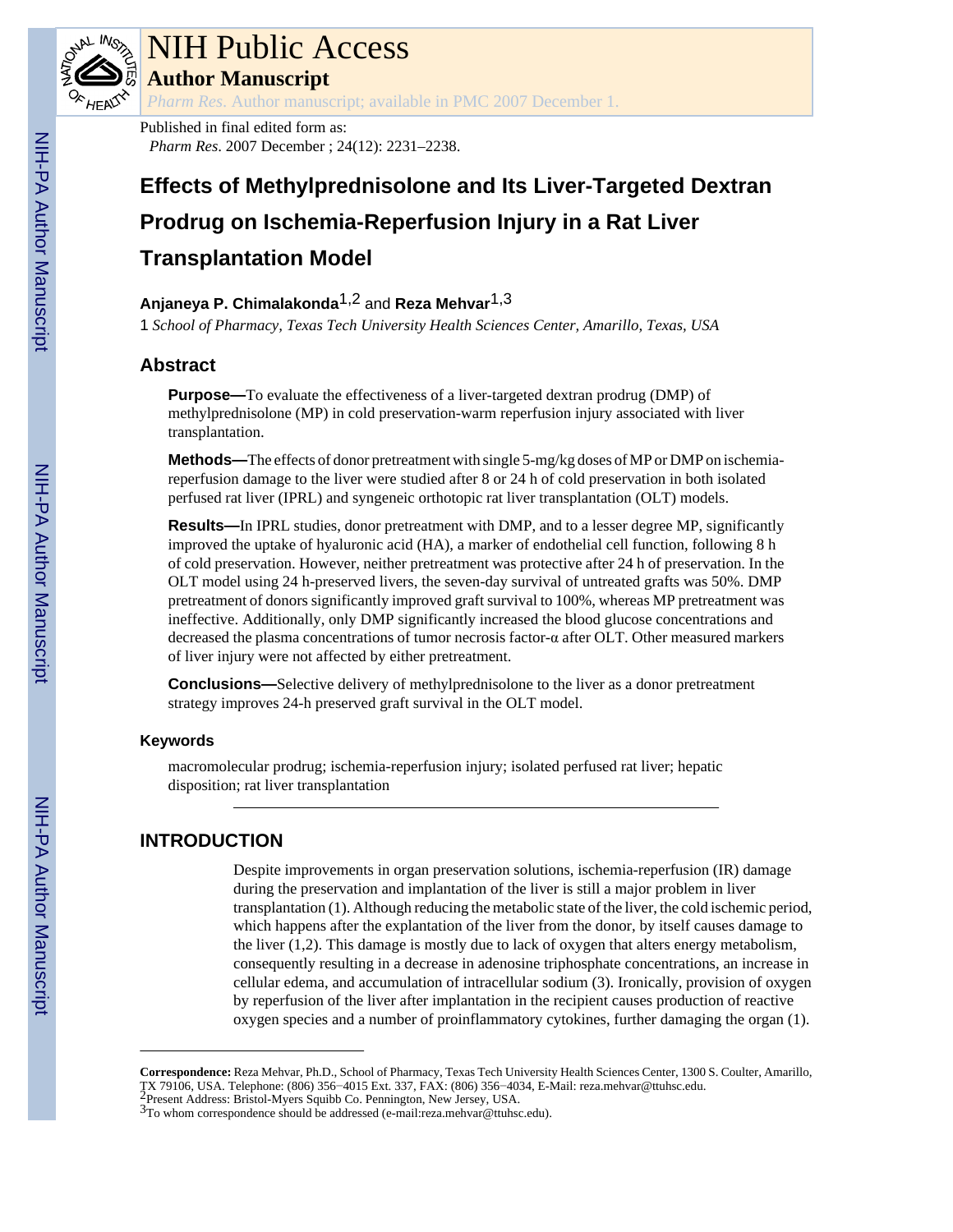The extent of IR damage is proportional to the ischemic period, and prolonged preservation and subsequent reperfusion causes hepatocellular injury, which may result in primary graft nonfunction, requiring retransplantation (2). Given the multi-factorial etiology of IR damage, therapeutic regimens aimed at one or more levels are required for its successful prevention and/or treatment (1). However, no such treatment is currently available (1).

We have previously proposed the use of a liver-targeted dextran prodrug of methylprednisolone (MP) as a donor pretreatment strategy aimed at prevention and/or attenuation of cold IR injury (4,5). This dextran prodrug of MP (DMP) was shown to selectively accumulate and release the parent drug MP in the liver and spleen following systemic administration (6). In addition, pretreatment of donors with DMP, compared with equimolar doses of MP, resulted in superior attenuation of Kupffer cell (KC) activation (4) and improvement in hepatocyte function (5) in an *ex vivo* isolated perfused rat liver (IPRL) model. In addition to KCs and hepatocytes, sinusoidal endothelial cells (ECs) of the liver are also known to play a critical role in development of cold IR injury (2). Therefore, the first aim of this study was to assess the effects of MP and DMP on the function of ECs in an IPRL model of cold ischemia-warm reperfusion injury. Additionally, IPRL, although a suitable model for relatively short-term mechanistic studies, cannot replace *in vivo* studies, which can determine both the short- and long-term effects of hepatic IR on the overall health of the animal. Therefore, the second aim of the study was to investigate the effects of pretreatment of donors with DMP or its parent drug MP on the preservation-induced injury in an *in vivo* orthotopic rat liver transplantation (OLT) model. Based on therapeutic potential of DMP, demonstrated in our previous *ex vivo* experiments, we hypothesized that DMP pretreatment would decrease hepatocellular damage and improve graft survival in animals transplanted with livers subjected to cold preservation damage.

## **MATERIALS AND METHODS**

#### **Chemicals**

Dextran, with an average molecular weight of 73 kDa and a polydispersity of <2, hyaluronic acid (HA) from rooster comb, and Purpald (4-amino-3-hydrazino-5-mercapto-1,2,4-triazole) were obtained from Sigma Chemical Co. (St. Louis, MO). Belzer's University of Wisconsin (UW) solution (Viaspan) was obtained from Dupont Pharma (Wilmington, DE). 6α-Methylprednisolone 21-hemisuccinate sodium was obtained from Steraloids, Inc. (Newport, RI). An enzyme linked binding protein assay kit for measurement of HA was obtained from Corgenix, Inc (Westminster, CO). Enzyme-linked immunosorbent assay (ELISA) kit for measurement of tumor necrosis factor (TNF)- $\alpha$  was purchased from Biosource International, Inc. (Camarillo, CA). Kits for determination of aspartate aminotransferase (AST) and alanine aminotransferase (ALT) were purchased from Teco Diagnostics (Anaheim, CA). Automated blood glucose measurement kit (Onetouch Ultra®) was obtained from Lifescan, Inc (Milpitas, CA).

Dextran–methylprednisolone succinate (DMP) was synthesized, purified, and characterized as described before (7). The MP and MPS impurities in the conjugate powder were less than 0.1% (w/w), and the degree of substitution of the powder was 8 mg of MP per 100 mg of powder.

The MP (as its sodium succinate salt) and DMP dosing solutions were prepared in saline immediately before drug administration.

#### **Animals**

A total of 115 male Sprague-Dawley rats were used in this study. Animals were purchased from a commercial source and housed in a humidity- and temperature-controlled room under a 12 h-light/dark cycle. Rats were provided with food and water *ad libitum* throughout the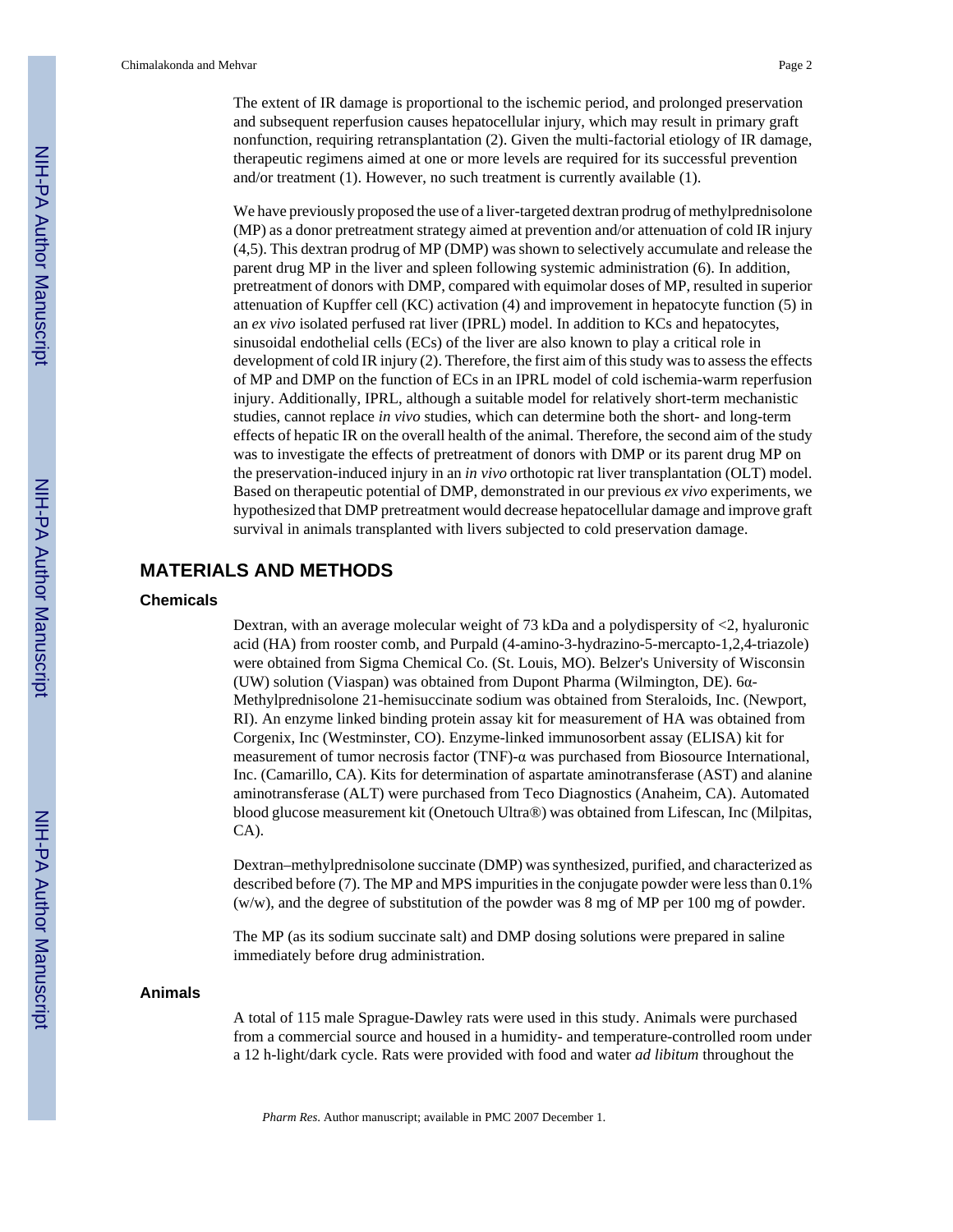period of the study. All the procedures involving animals in this study were consistent with the "Principles of Laboratory Animal Care" (NIH publication #85−23, revised 1985) and approved by the Texas Tech University Health Sciences Center Institutional Animal Care and Use Committee.

#### **Effect of MP or DMP Pretreatment on Endothelial Cell Function in an IPRL Model**

Twenty five Sprague-Dawley rats weighing 225−250 g were used as liver donors for these studies and divided into 7 groups (*n=*3−4/group). Two groups were used for testing the effect of MP following 8 (MP-8) or 24 (MP-24) h of cold preservation. Similarly, two groups were used to assess the effect of DMP following 8 (DMP-8) or 24 (DMP-24) h of preservation. Corresponding untreated groups (Control-8 and Control-24) were included as references. Additionally, a second control group with no cold preservation (Unpreserved) was included in this study to determine the disposition of HA in fresh livers. Rats were given a single 5-mg/kg (MP equivalent) dose of MP or DMP or an equal volume of saline (Control) via their tail vein. Two hours following drug or saline administration, livers were perfused and stored in UW solution for 8 or 24 h at 4°C. The techniques used for isolation, cannulation and harvest of livers were reported by us before (4,8). Following 8 or 24 h of cold preservation, the livers were washed with 20 ml of lactated Ringer's solution to remove the UW solution. Then, the livers were reperfused in a water-jacketed, all-glass perfusion system (Radnoti Glass Technology Inc., Monrovia, CA) kept at 37°C. The perfusate was Krebs-Henseleit bicarbonate buffer (pH 7.4) fortified with 1.2 g/l glucose and 4.75 mg/l of sodium taurocholate, which was oxygenated with a 95:5 oxygen:carbon dioxide mixture. The perfusate flow rate was maintained at 30 ml/min (3−4 ml/min/g of liver weight). Immediately following reperfusion, the livers were allowed to stabilize for 10 min before start of the experiment. Subsequently, HA was added to the perfusate to attain an initial concentration of 50−60 ng/ml, and the perfusion was continued in a recirculating manner (reservoir volume = 150 ml) for 70 min. Samples (∼ 1 ml) were collected periodically from the perfusate reservoir and stored at −80° C until analysis. Bile was collected in preweighed micro-centrifuge tubes.

#### **Effect of MP or DMP on Cold Preservation-Reperfusion Injury following OLT**

Ninety rats resulting in 45 transplanted animals were used in these studies. Sprague-Dawley rats were used as both donors (240−280 g) and recipients (280−320 g) for the transplantation procedure. This syngeneic model, which is devoid of immunologic rejection, has been used before by other investigators to study IR damage (9,10). Donor rats were administered a single intravenous 5-mg/kg dose of MP or DMP via the penile vein 2−3 h before liver isolation. Control rats received an equal volume of saline. A non-arterialized model of liver transplantation was performed by modification of Kamada's technique (11), as reported by us recently (12). Briefly, after removal of the livers from the donors, grafts were perfused with 10 ml of cold (4°C) UW solution and cuffs were mounted on the portal vein, infra-hepatic vena cava, and supra-hepatic vena cava. Liver grafts were stored in 40 ml of UW solution maintained at 4°C for 24 h. Following the hepatectomy of the recipient liver, the graft was placed in an orthotopic position and anastomoses of all the three veins were completed by the cuff technique. Given that the post-operative survival following OLT of preserved livers is largely dependent on the portal venous clamping time (13), the anhepatic period was fixed to 19 min in all the experiments.

Twenty four transplanted rats were used for the graft survival study, resulting in 8 transplants in each of the control, MP, and DMP groups. Animals surviving greater than 7 days were considered as long-term survivors. Additional 21 transplanted animals were used to monitor biochemical parameters. In these studies, transplanted rats receiving MP-, DMP-, or vehicletreated livers were euthanized at either 1 or 6 h following OLT (*n=*3−4 transplants/group/time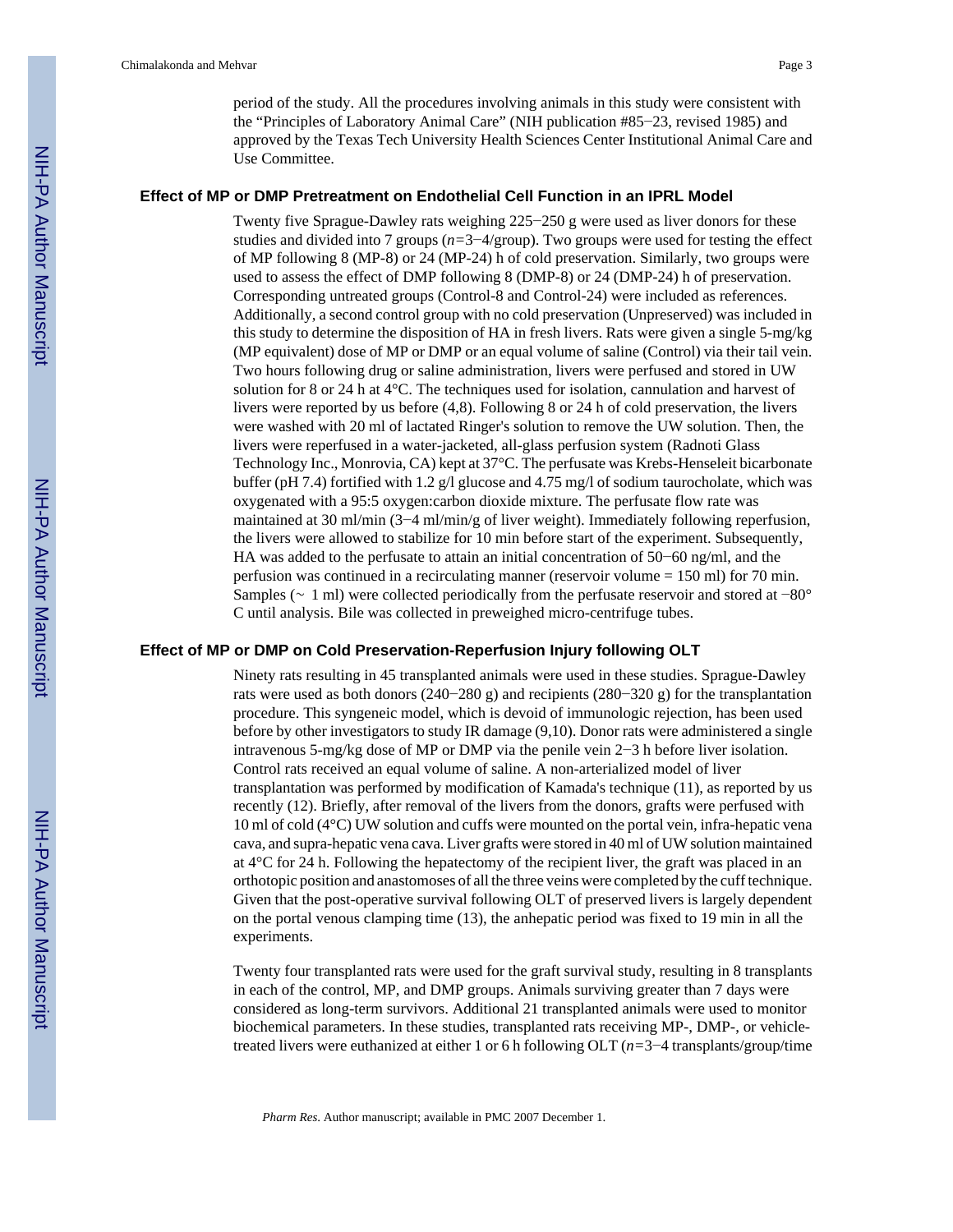point). Blood was collected and centrifuged to separate the plasma and stored at −80 °C until further analysis.

#### **Sample Analysis**

Blood glucose was measured following completion of transplantation procedure with an automated analyzer. Plasma concentrations of TNF-α, HA, ALT, and AST were estimated spectrophotometrically using commercially available kits, according to the instructions of the manufacturers.

#### **Data Analysis**

For the isolated perfused rat liver studies, the area under the perfusate HA concentration-time curve (*AUC*) was calculated using trapezoidal rule (0−70 min), with extrapolation to infinity using the terminal first-order rate constant (*k*). The terminal half life  $(t_{1/2})$ , hepatic clearance  $(Cl<sub>h</sub>)$ , and extraction ratio  $(E)$  of HA were calculated using the following equations:

$$
t_{\frac{1}{2}} = \frac{0.693}{k}
$$
 (1)

$$
CI_h = \frac{Dose}{AUC}
$$
 (2)

$$
E = \frac{CI_h}{Q}
$$
 (3)

where *Dose* is the total dose of hyaluronic acid in the recirculating system and *Q* is the perfusate flow rate.

#### **Statistical Analysis**

The effects of drug pretreatments (Control, MP, or DMP) on the kinetics of HA following isolated liver perfusion and on the blood glucose concentrations immediately following OLT were assessed using a one-way ANOVA with a Fisher's post-hoc test. The statistical evaluation of differences in the graft survival was performed using the log rank test applied to Kaplan-Meier plots. The effects of drug treatment and reperfusion time on the plasma concentrations of TNF-α, HA, ALT, and AST were evaluated by a two-way ANOVA with Fisher's post hoc analysis. All tests were performed at a significance level  $(\alpha)$  of 0.05. Data are presented as mean  $+ S. D$ 

## **RESULTS**

#### **Effect of MP or DMP Pretreatment on Endothelial Cell Function in an IPRL Model**

The plots of perfusate concentrations of HA against perfusion time in the control and treated groups are shown Fig. 1. Hyaluronic acid concentrations in the perfusate followed a monoexponential decline in the Unpreserved and the 8-h preserved groups (Fig. 1, top). HA was rapidly taken up by Unpreserved livers, and its concentrations could not be measured after 30 min of perfusion. Compared with Unpreserved livers, preservation of livers for 8 h resulted in a slower decline in HA concentrations, indicating decreased function/viability of the ECs (Fig. 1, top panel). Both MP (MP-8) and DMP (DMP-8) pretreatment resulted in faster declines in the concentrations of HA in the perfusate, compared with vehicle pretreatment (Control-8) (Fig. 1, top panel). In contrast to the 8-h preservation groups (Fig. 1, top), untreated livers preserved for 24 h (Control-24) showed relatively constant perfusate concentrations of HA during 70 min of reperfusion, indicating an almost complete lack of function/viability of ECs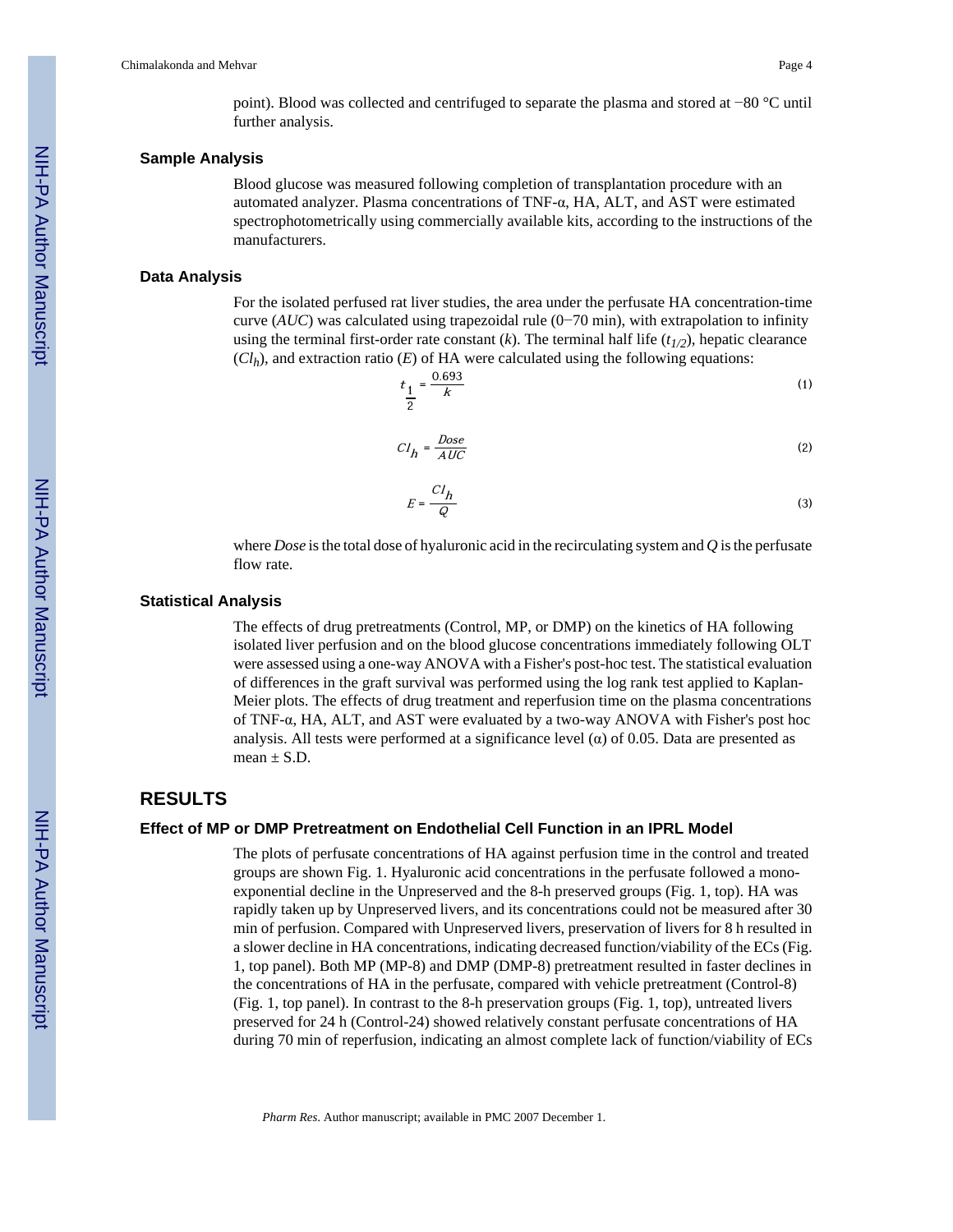(Fig. 1, bottom panel). Pretreatment of donors with MP or DMP after 24 h of preservation did not cause any improvements in the liver uptake of HA (Fig. 1, bottom).

The kinetic parameters of HA in the Unpreserved and 8-h preservation groups are presented in Table I. Cold preservation of livers from untreated rats for 8 h caused a significant  $(p<0.05$ , ANOVA followed by Fisher's post-hoc) decrease (∼80%) in the *E* and Clh of HA, associated with a substantial increase in the marker half life, when compared with Unpreserved livers (Table I). Although pretreatment of donors with MP caused a significant decrease (36%) in the half life of HA, the MP-induced increase in the  $E$  and  $Cl<sub>h</sub>$  of HA did not reach statistical significance (Table I). In contrast, pretreatment of donors with DMP (DMP-8) significantly increased (by ∼ 140%) both *E* and *Clh* of HA, resulting in a 60% decrease in its half life, compared with untreated livers (Control-8) (Table I).

Due to the lack of an appreciable decline in the perfusate HA concentrations after 24 h of preservation (Fig. 1, bottom), the HA kinetic parameters were not calculated for these groups.

The bile flow rates of IPRLs in Control, MP and DMP groups following 8 and 24 h of cold preservation along with the flow rate in Unpreserved livers are shown in Figure 2. The average bile flow rate in the Unpreserved livers was  $0.36 \pm 0.05$  ml/h. Neither preservation time nor pretreatment with MP or DMP resulted in altered bile flow rates, when compared with Unpreserved livers (Fig. 2).

#### **Effect of MP or DMP on Cold Preservation-Reperfusion Injury following OLT**

The plots of percent survival as a function of post-transplantation time for Control, MP, and DMP groups are shown in Fig. 3. The seven-day survival of transplant recipients grafted with 24-h preserved livers harvested from untreated (Control) donors was 50%. Treatment of donors with MP did not significantly alter the survival of animals (60% in the MP group). In contrast, treatment of donors with DMP significantly (*p*<0.05, log rank test applied to Kaplan Meier survival curves) increased survival to 100% (Fig. 3).

The blood glucose concentration measured immediately after the completion of transplantation surgery was  $122 \pm 52$  mg/dl in the untreated Control group. Treatment of donors with MP did not significantly alter the blood glucose concentrations ( $174 \pm 18$  mg/dl). In contrast, DMP pretreatment significantly (*p*<0.05, one-way ANOVA, with Fisher's post-hoc) increased the blood glucose levels by a factor of two to  $236 \pm 41$  mg/dl.

The plasma concentrations of TNF- $\alpha$  and HA at 1 and 6 h following transplantation are shown in Fig. 4. Generally, an increase in the perfusion time caused a significant increase in the plasma concentrations of both TNF-α (Fig. 4, top) and HA (Fig. 4, bottom). Treatment of donors with MP did not significantly alter the plasma TNF- $\alpha$  concentrations. In contrast, DMP pretreatment significantly (*p*<0.05, two-way ANOVA, with Fisher's post-hoc) decreased the plasma levels of TNF-α, compared with untreated controls (Fig. 4, top). As for HA, consistent with the IPRL data for 24 h of cold preservation (Fig. 1, bottom), no effects of MP or DMP pretreatment was observed *in vivo* either at 1 or 6 h post-transplantation (Fig. 4, bottom).

The plasma concentrations of AST and ALT in transplanted animals are presented in Fig. 5. Following 1 h of reperfusion, the plasma concentrations of AST (Fig. 5, top) and ALT (Fig. 5, bottom) in untreated controls were  $3560 \pm 1110$  and  $1130 \pm 195$  IU/ml, respectively. Reperfusion for 6 h further increased the ALT concentrations by factor of 3 ( $p$ <0.01). However, a two-fold increase in the AST concentrations after 6 h of reperfusion did not reach statistical significance. Treatment of donors with either MP or DMP did not significantly alter the plasma ALT or AST concentrations (Fig. 5).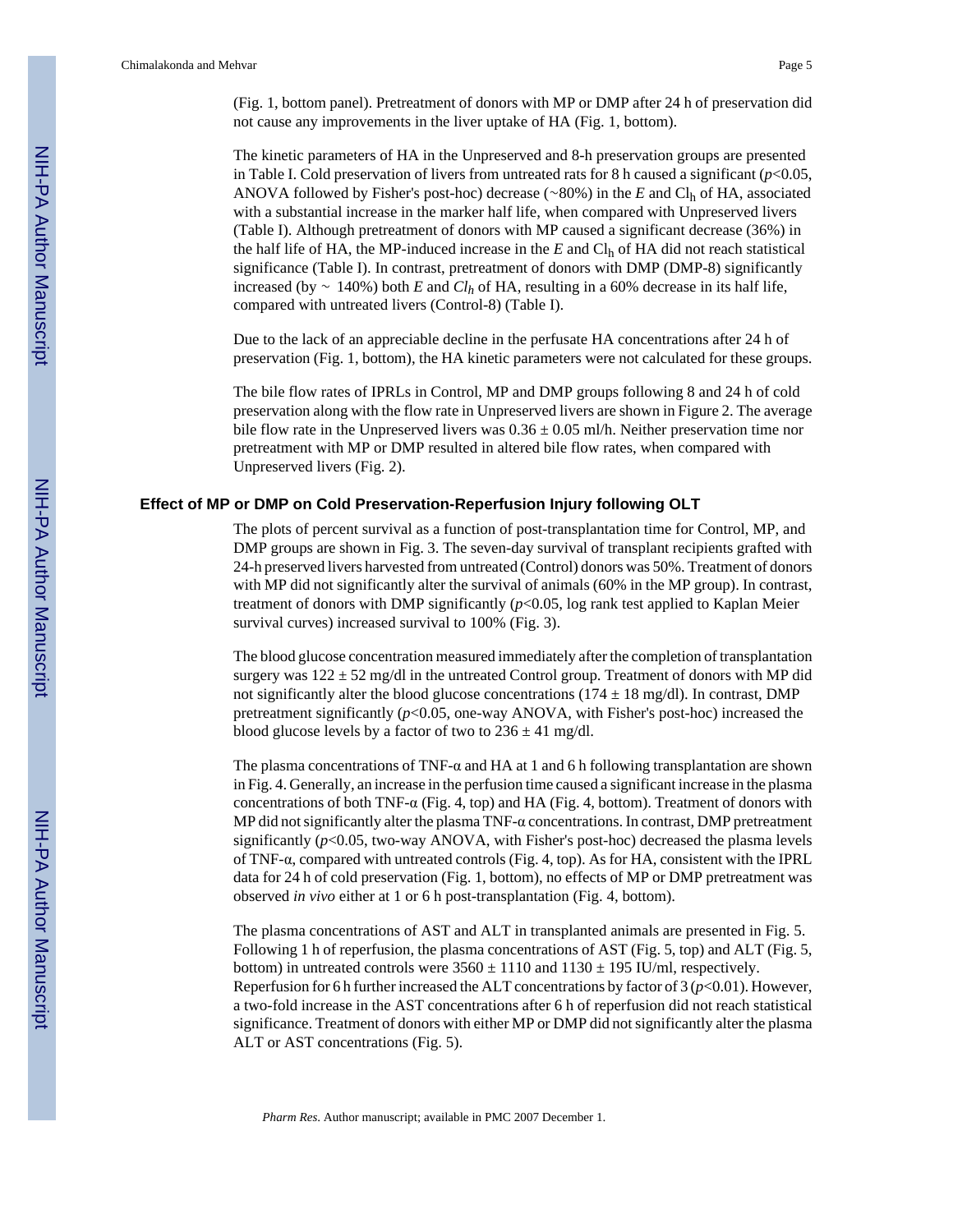### **DISCUSSION**

Methylprednisolone, a glucocorticoid, is currently used as an anti-inflammatory and immunosuppressive drug (14). Most of the long-term effects of corticosteroids are probably mediated by their action on the intracellular glucocorticoid receptors (14). Activation of glucocorticoid receptors initiates alterations in nuclear factor (NF)-κB activation, which is critical for the expression of various proinflammatory cytokines following ischemic insults (14). Therefore, glucocorticoids, such as MP, may be of therapeutic value in reducing the inflammatory processes associated with ischemia-reperfusion injury.

While MP has a potent anti-inflammatory activity, it distributes rapidly to multiple organs (6,15), resulting in the lack of tissue specificity in its effects. Tissue specificity in action is critical in conditions wherein only a specific tissue/organ undergoes ischemic injury, like the liver following cold preservation prior to transplantation. Therefore, development of strategies aimed at selectively delivering corticosteroids to the liver may help in attenuation of cold IR injury. Indeed, recent studies from our laboratory (4,5) have shown that pretreatment of donors with a liver-targeted prodrug of MP (DMP) results in selective accumulation of DMP in the liver and improvement in cold preservation injury in an IPRL model.

Previous reports have suggested that all three major liver cells, namely KCs (1,2), ECs (1,2), and hepatocytes (16) contribute to the preservation-induced IR injury. In our recent studies using IPRL models (4,5), we demonstrated the superiority of DMP over equimolar doses of the parent drug MP as a donor pretreatment in reducing cold preservation-induced KC activation (reduction of cytokine release into the perfusate) and improvement of hepatocyte functions (increased biliary excretion of indocyanine green). However, the potential effects of MP or DMP on preservation-induced damage to ECs are not known. Our present IPRL studies demonstrating the positive effects of DMP on IR-induced EC damage (Fig. 1 and Table I) are in agreement with the superior protective effects of the prodrug, in comparison with the parent drug, on KC (4) and hepatocytes (5), observed before in an IPRL model of preservation-induced injury. However, in contrast to the effects of DMP on KCs and hepatocytes, the protective effects of the prodrug on ECs, observed after 8 h of preservation, were lost by an extension of the preservation time to 24 h (Fig. 1). Indeed, after 24 h of cold preservation, no uptake of HA into the preserved livers was observed, regardless of the donor pretreatment (Fig. 1, bottom), indicating a total loss of viability of ECs during 24 h of cold preservation. Cold IR-induced rapid and complete loss of EC function, observed in our study after 24 h of preservation (Fig. 1), has also been reported by others (2,17,18). Nevertheless, our current IPRL studies (Fig. 1) suggest that MP or DMP pretreatment may be protective of ECs only following shorter durations of cold preservation when these cells are injured to a lesser extent.

The protective effect of DMP on EC function, as assessed by HA clearance in the IPRL studies (Fig. 1 and Table I), may be due to its direct action on ECs and/or an indirect action via KC inactivation. Studies (19) conducted on corneal ECs have demonstrated that corticosteroids inhibit the decrease in viability of these cells during preservation. Therefore, the enhanced EC function observed in our current study (Fig. 1 and Table I) may be, at least in part, due to the direct protective actions of regenerated MP on ECs. Secondly, it has been demonstrated (1,2, 18) that cytokines like TNF- $\alpha$  and reactive oxygen radicals, released following cold IRmediated KC activation, are cytotoxic to ECs. Consequently, agents that inactivate KCs also cause a decrease in EC damage (17,20). Given that DMP decreases activation of KCs as shown elsewhere by us (4) and also in this study (Fig. 4, top), the enhancement of EC viability may also be due to DMP-induced decrease in KC activation in those livers. Further studies are required to elucidate the exact mechanisms involved in EC protection by DMP.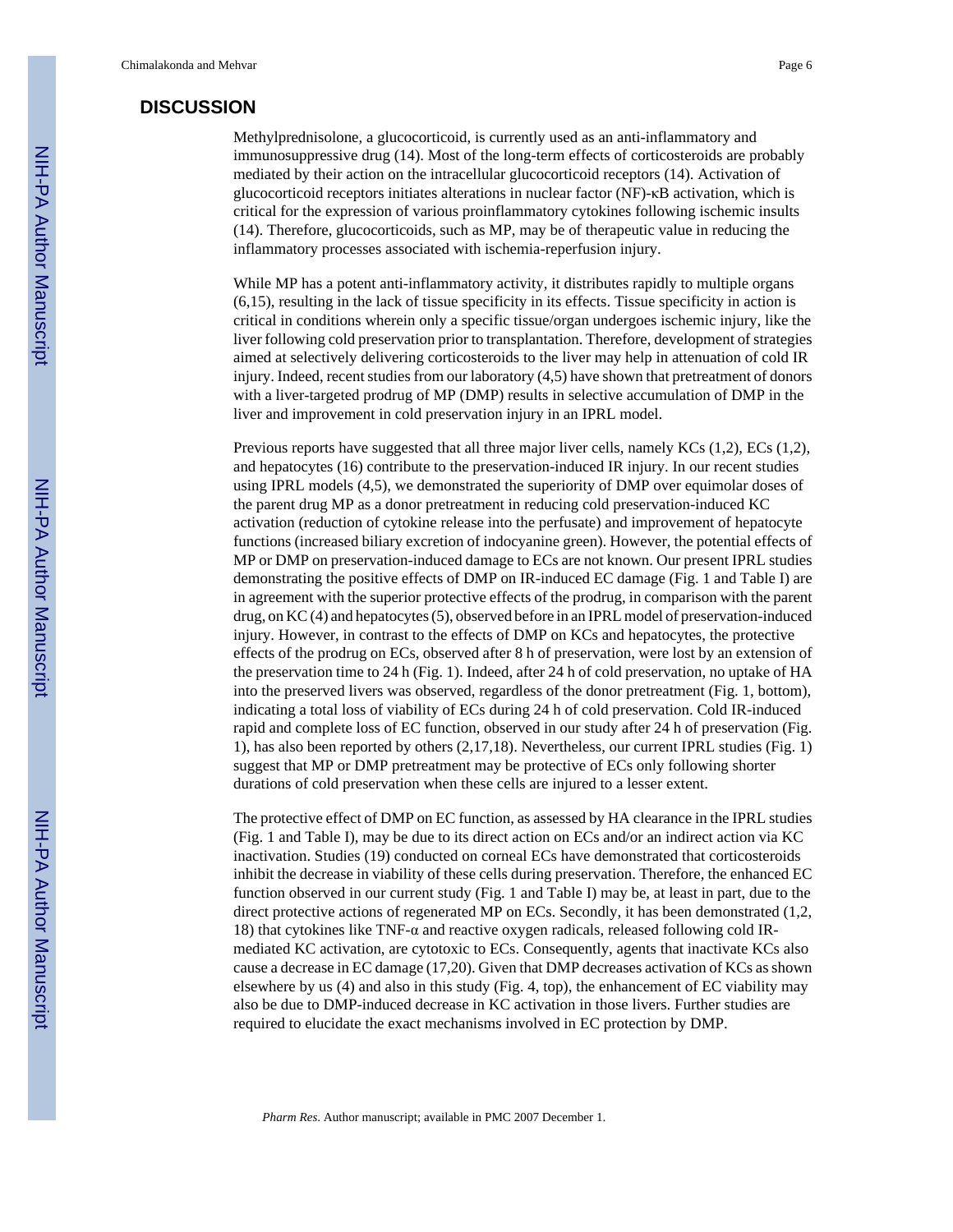Chimalakonda and Mehvar Page 7

Overall, our present studies on EC function (Fig. 1 and Table I) and previous studies on the functions of KCs (4) and hepatocytes (5) in an IPRL model suggest that DMP and, to a lesser degree, MP may be effective as donor pretreatment to reduce cold preservation-induced liver damage in transplantation. Therefore, we also conducted *in vivo* studies in a syngeneic rat liver transplantation model. Previous studies have shown that cold preservation in UW for  $\leq 24$  h along with anhepatic times of  $\leq 14$  min does not significantly affect graft survival in rat liver transplantation models, whereas a 24 h preservation time coupled with an anhepatic time of 18−21 min significantly reduces graft survival (13). Therefore, we selected a preservation time of 24 h and an anhepatic time of 19 min in these studies to induce sufficient IR injury *in vivo*. Consistent with our hypothesis, donor pretreatment with DMP significantly increased survival of the transplanted grafts from 50% to 100 on day 7 post-transplantation, whereas MP pretreatment was not effective (Fig. 3).

The DMP-induced improvement in survival of animals after transplantation (Fig. 3) was associated with a decrease in the plasma TNF- $\alpha$  concentrations (Fig. 4, top), suggestive of a reduction in KC activation. This is in agreement with our previous IPRL studies, which demonstrated that DMP and MP pretreatments reduced TNF-α concentrations in the perfusate by 75% and 34%, respectively, after 24 h of cold preservation (4). Additionally, the significantly higher concentrations of glucose immediately after OLT using DMP-pretreated livers, compared with vehicle- or MP-pretreated livers (See Results), is in agreement with the increased survival in this group (Fig. 3). Cold IR injury depresses the high-energy nucleotide content and increases oxidant stress in the hepatocytes, leading to imbalances in energy metabolism and subsequent hepatocellular dysfunction (16,21,22). Indeed, studies have demonstrated a direct relationship between glycogen or adenosine triphosphate concentrations in liver allografts and post operative graft function or survival (23,24). Therefore, the protective effects of DMP on graft survival (Fig. 3) may be due, at least in part, to the improved hepatocellular energy metabolism as evidenced by the increased post-operative blood glucose concentrations in this group (See *Results*). Additionally, although not studied here, our previous IPRL studies (5) clearly showed that DMP pretreatment increased the biliary excretion of ICG, a marker of graft hepatocytes function, by > 12 fold in livers preserved in cold for 24 h, whereas MP was ineffective. Overall, these data suggest that the improvement in graft survival observed in our *in vivo* study after DMP pretreatment (Fig. 3) is most likely due to inactivation of KCs and possibly improvement of hepatocytes functions by the prodrug.

In contrast to the TNF- $\alpha$  and glucose concentrations, the plasma concentrations of HA (Fig. 4, bottom), AST (Fig. 5, top), and ALT (Fig. 5, bottom) were not significantly affected by pretreatment with either MP or DMP in our transplanted rats. The OLT results for HA (Fig. 4, bottom) were expected because our IPRL studies clearly showed an almost total loss of EC function after 24 h of cold preservation, regardless of donor pretreatment (Fig. 1, bottom). Additionally, the lack of effects of pretreatments on the liver injury markers (AST and ALT) suggests involvement of extra-hepatic factors in the observed improved survival (Fig. 3).

Following cold IR, in addition to the hepatic injury by preservation and subsequent reperfusion, extrahepatic factors like pulmonary injury and systemic endotoxin-like shock syndrome may also play a major role in the mortality of transplant recipients (25-29). Prolonged intestinal congestion during the anhepatic time followed by reperfusion results in translocation of intestinal endotoxin into the portal circulation. Subsequently, exposure of liver KCs to endotoxin causes KC activation, resulting in the release of cytokines like TNF- $\alpha$  into the systemic circulation (25-27,30). TNF-α, along with other cytokines, may damage extrahepatic organs like lung, resulting in mortality observed in transplant recipients (28,29,31). Therefore, improvement in survival despite a lack of improvement in liver injury markers may be due to decreased extra-hepatic organ toxicity caused by reduced TNF-α in the DMP group (Fig. 4, top). Indeed, Urata et al. in a rat OLT model with an identical portal vein clamping time,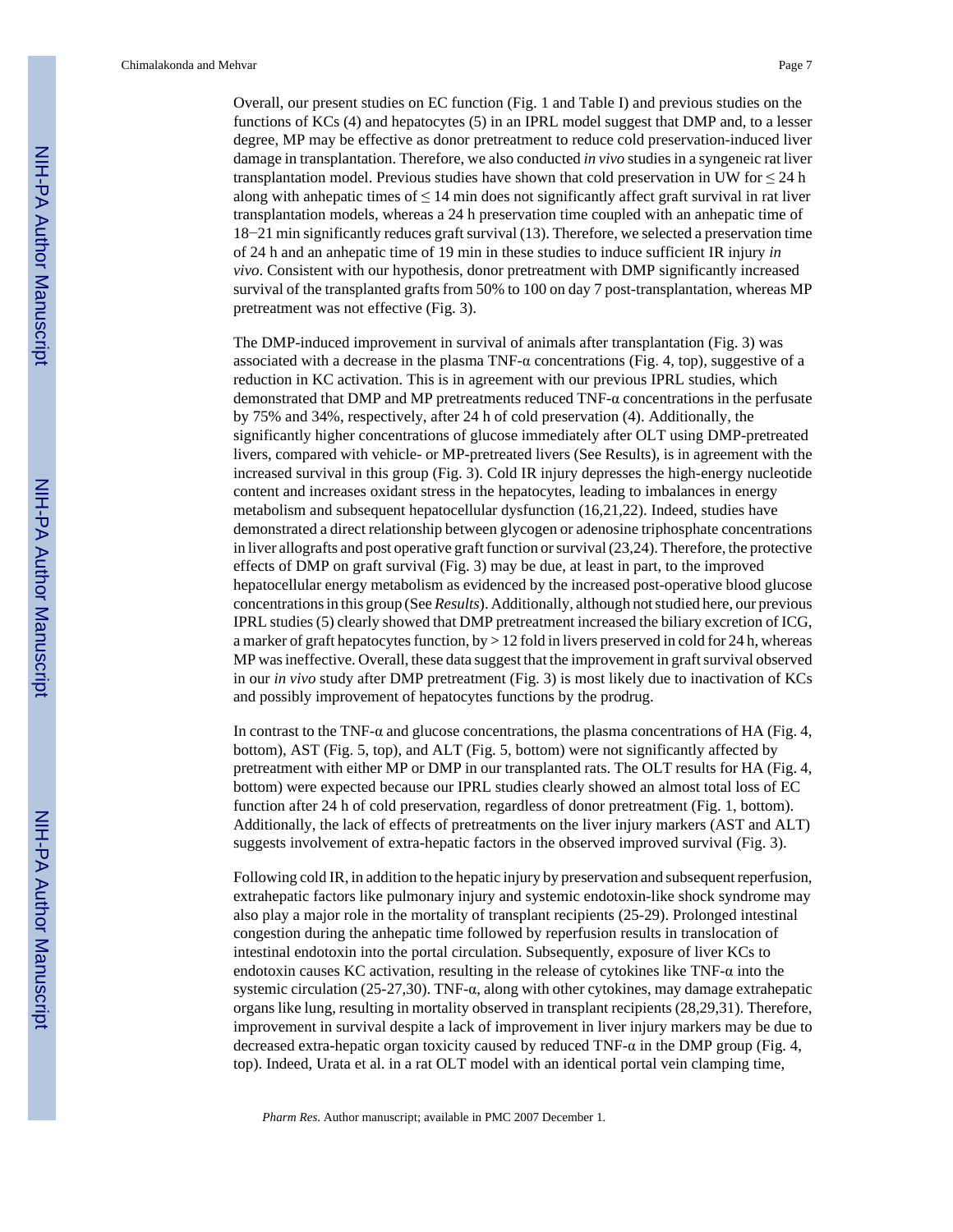demonstrated that decreased TNF-α production, caused by pretreatment with KC depleting or inactivating agents resulted in improved 10-day survival despite a lack of improvement in hepatic biochemical (AST and lactate dehydrogenase) indices (32). In addition, they also reported significant decreases in pulmonary injury in the KC depleted livers, further confirming that pulmonary and other extrahepatic organ injuries have a major influence in survival following 24-h preservation in a rat OLT model (32). Therefore, it is likely that the DMPinduced improved survival rate observed in our study (Fig. 3) is, in part, a result of decreased damage to the lungs and/or other extrahepatic tissues.

Although not determined in this study, the time course of the liver exposure to DMP or MP after administration of a single 5-mg/kg dose of the prodrug or the parent drug to rats has been reported in several studies before (4-6,33). Based on one of these studies (6), 2 h after the *in vivo* injection of a single 5-mg/kg dose of MP, the liver concentration of the drug was ∼0.4 μg/g. However, after the administration of an equivalent dose of the prodrug, DMP achieved a liver concentration (∼40 μg/g) that was almost 100 fold higher than that after the MP injection. Additionally, the concentration of the regenerated MP after DMP injection at this time point (2 h) was ∼0.3 μg/g. Further studies (4,5) in the livers isolated 2 h after a single 5-mg/kg dose of MP or DMP and subjected to 24 h of *ex vivo* preservation (similar to the current study) showed no detectable concentration of MP after the parent drug injection. However, after DMP injection, relatively high concentrations of DMP persisted in the preserved livers, slowly regenerating the active drug. Therefore, the difference between MP and DMP in their effects on graft survival (Fig. 3) is most likely due to persistence of the drug in the liver after the prodrug injection.

#### **CONCLUSION**

Pretreatment of liver donors with a liver-targeted dextran prodrug of MP significantly increased graft survival following transplantation of livers subjected to cold preservation for 24 h. However, an equivalent dose of the parent drug was ineffective. The protective effect of DMP on preservation-induced injury appears to be due to a reduction in the systemic concentrations of TNF-α and an increase in the glucose production by the graft. Pretreatment of donors with DMP may decrease cold IR damage and favorably influence the outcome of liver transplantation.

#### **ACKNOWLEDGEMENT**

This work was partially supported by a grant from the National Institute of General Medical Sciences of NIH (R01 GM069869). The authors would like to acknowledge Imam H. Shaik for his technical assistance.

## **REFERENCES**

- 1. Fondevila C, Busuttil RW, Kupiec-Weglinski JW. Hepatic ischemia/reperfusion injury--a fresh look. Exp. Mol. Pathol 2003;74:86–93. [PubMed: 12710939]
- 2. Lemasters JJ, Thurman RG. Reperfusion injury after liver preservation for transplantation. Annu. Rev. Pharmacol. Toxicol 1997;37:327–38. [PubMed: 9131256]
- 3. Belzer FO, Southard JH. Principles of solid-organ preservation by cold storage. Transplantation 1988;45:673–6. [PubMed: 3282347]
- 4. Chimalakonda AP, Mehvar R. Attenuation of Kupffer cell activation in cold-preserved livers after pretreatment of rats with methylprednisolone or its macromolecular prodrug. Pharm. Res 2003;20:1001–8. [PubMed: 12880285]
- 5. Chimalakonda AP, Mehvar R. Effects of duration of ischemia and donor pretreatment with methylprednisolone or its macromolecular prodrug on the disposition of indocyanine green in coldpreserved rat livers. Pharm. Res 2004;21:1000–8. [PubMed: 15212166]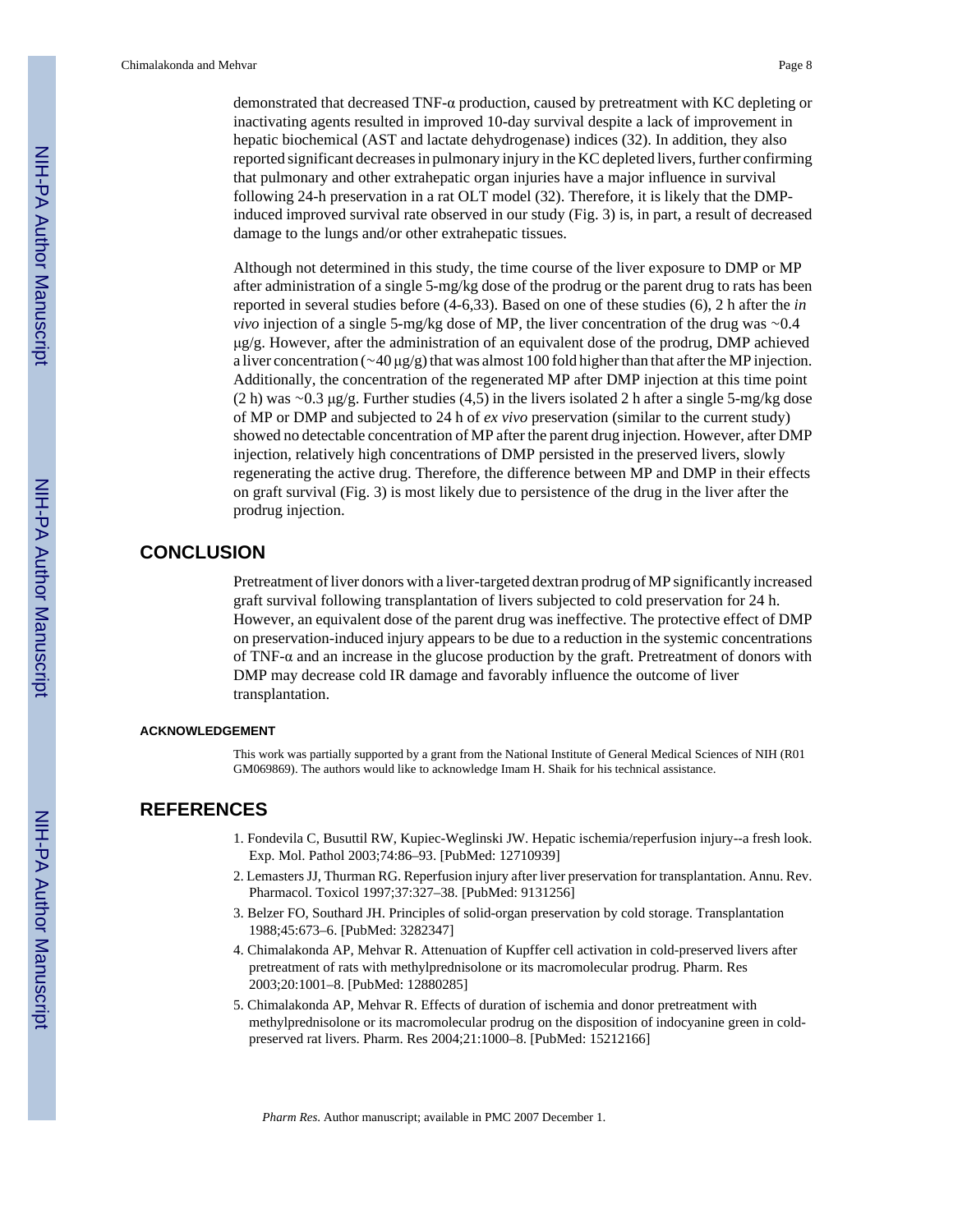- 6. Zhang X, Mehvar R. Dextran-methylprednisolone succinate as a prodrug of methylprednisolone: plasma and tissue disposition. J. Pharm. Sci 2001;90:2078–87. [PubMed: 11745766]
- 7. Mehvar R. Simultaneous analysis of dextran-methylprednisolone succinate, methylprednisolone succinate, and methylprednisolone by size-exclusion chromatography. J. Pharm. Biomed. Anal 1999;19:785–92. [PubMed: 10698542]
- 8. Mehvar R, Zhang X. Development and application of an isolated perfused rat liver model to study the stimulation and inhibition of tumor necrosis factor-alpha production ex vivo. Pharm. Res 2002;19:47– 53. [PubMed: 11837700]
- 9. Tsuchihashi S, Kaldas F, Chida N, Sudo Y, Tamura K, Zhai Y, Qiao B, Busuttil RW, Kupiec-Weglinski JW. FK330, a novel inducible nitric oxide synthase inhibitor, prevents ischemia and reperfusion injury in rat liver transplantation. Am. J. Transplant 2006;6:2013–2022. [PubMed: 16796718]
- 10. Fernandez L, Heredia N, Peralta C, Xaus C, RoselloCatafau J, Rimola A, Marco A, Serafin A, Deulofeu R, Gelpi E, Grande L. Role of ischemic preconditioning and the portosystemic shunt in the prevention of liver and lung damage after rat liver transplantation. Transplantation 2003;76:282–289. [PubMed: 12883180]
- 11. Kamada N, Calne RY. Orthotopic liver transplantation in the rat. Technique using cuff for portal vein anastomosis and biliary drainage. Transplantation 1979;28:47–50. [PubMed: 377595]
- 12. Chimalakonda AP, Montgomery DL, Weidanz JA, Shaik IH, Nguyen JH, Lemasters JJ, Kobayashi E, Mehvar R. Attenuation of acute rejection in a rat liver transplantation model by a liver-targeted dextran prodrug of methylprednisolone. Transplantation 2006;81:678–85. [PubMed: 16534468]
- 13. Urata K, Nguyen B, Brault A, Lavoie J, Rocheleau B, Huet PM. Decreased survival in rat liver transplantation with extended cold preservation: role of portal vein clamping time. Hepatology 1998;28:366–73. [PubMed: 9695998]
- 14. Krensky, AM.; Strom, TB.; Bluestone, JA. Immunomodulators: immunosuppressive agents, tolerogens, and immunostimulants.. In: Hardmanand, JG.; Limbird, LE.; Hardmanand, JG.; Limbird, LE., editors. Goodman & Gilman's The Pharmacological Basis of Therapeutics. McGraw-Hill; New York: 2001. p. 1463-1484.
- 15. Mishina EV, Jusko WJ. Selected tissue distribution of liposomal methylprednisolone in rats. Res. Commun. Chem. Pathol. Pharmacol 1994;84:47–52. [PubMed: 8042008]
- 16. Kukan M, Haddad PS. Role of hepatocytes and bile duct cells in preservation-reperfusion injury of liver grafts. Liver Transpl 2001;7:381–400. [PubMed: 11349258]
- 17. Niwano M, Arii S, Monden K, Ishiguro S, Nakamura T, Mizumoto M, Takeda Y, Fujioka M, Imamura M. Amelioration of sinusoidal endothelial cell damage by Kupffer cell blockade during cold preservation of rat liver. J. Surg. Res 1997;72:36–48. [PubMed: 9344712]
- 18. Clavien PA. Sinusoidal endothelial cell injury during hepatic preservation and reperfusion. Hepatology 1998;28:281–5. [PubMed: 9695988]
- 19. Panda A, Kumar G, Basak SK, Mohan M, Gupta SK. The effects of corticosteroid and reduced glutathione on the endothelial viability during culture in MK medium. A light microscopy study. Acta Ophthalmol. (Copenh) 1994;72:731–6. [PubMed: 7747585]
- 20. Deaciuc IV, Bagby GJ, Niesman MR, Skrepnik N, Spitzer JJ. Modulation of hepatic sinusoidal endothelial cell function by Kupffer cells: an example of intercellular communication in the liver. Hepatology 1994;19:464–70. [PubMed: 8294103]
- 21. Palombo JD, Hirschberg Y, Pomposelli JJ, Blackburn GL, Zeisel SH, Bistrian BR. Decreased loss of liver adenosine triphosphate during hypothermic preservation in rats pretreated with glucose: implications for organ donor management. Gastroenterology 1988;95:1043–9. [PubMed: 3410218]
- 22. Quintana AB, Guibert EE, Rodriguez JV. Effect of cold preservation/reperfusion on glycogen content of liver. Concise review. Ann. Hepatol 2005;4:25–31. [PubMed: 15798658]
- 23. Adam R, Astarcioglu I, Gigou M, Isaac J, Bismuth H. The influence of the glycogen content of the donor liver on subsequent graft function and survival in rat liver transplantation. Transplantation 1992;54:753–6. [PubMed: 1412775]
- 24. Lanir A, Jenkins RL, Caldwell C, Lee RG, Khettry U, Clouse ME. Hepatic transplantation survival: correlation with adenine nucleotide level in donor liver. Hepatology 1988;8:471–5. [PubMed: 3286456]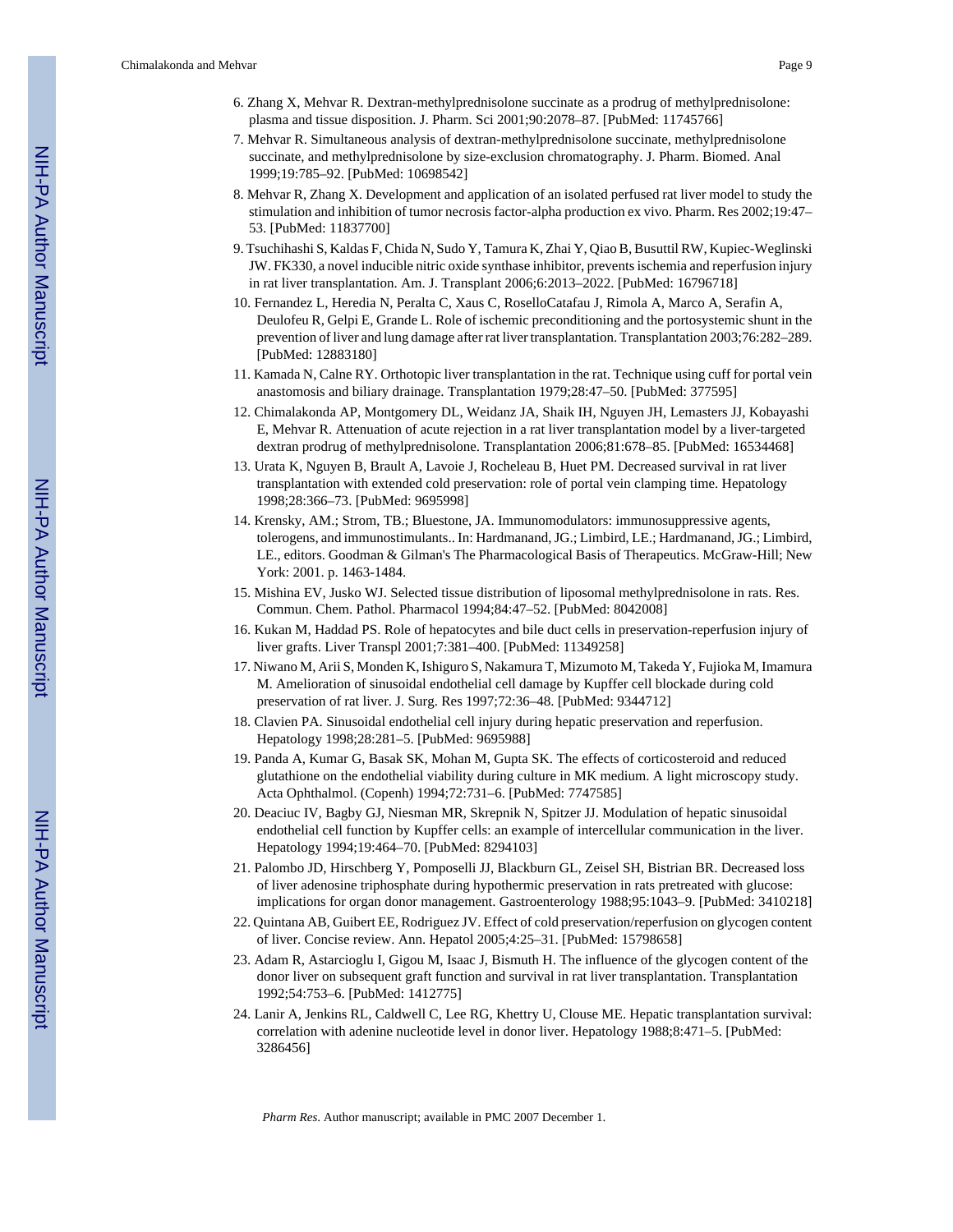- 25. Pillay SP, Wynter C, Lynch S, Wall D, Balderson G, Strong R. Endotoxin levels in donors and recipients during orthotopic liver transplantation. Aust. N. Z. J. Surg 1997;67:187–91. [PubMed: 9137160]
- 26. Yokoyama I, Todo S, Miyata T, Selby R, Tzakis AG, Starzl TE. Endotoxemia and human liver transplantation. Transplant. Proc 1989;21:3833–41. [PubMed: 2510378]
- 27. Miyata T, Yokoyama I, Todo S, Tzakis A, Selby R, Starzl TE. Endotoxaemia, pulmonary complications, and thrombocytopenia in liver transplantation. Lancet 1989;2:189–91. [PubMed: 2568522]
- 28. Shimizu H, Kataoka M, Ohtsuka M, Ito H, Kimura F, Togawa A, Yoshidome H, Kato A, Miyazaki M. Extended cold preservation of the graft liver enhances neutrophil-mediated pulmonary injury after liver transplantation. Hepatogastroenterology 2005;52:1172–5. [PubMed: 16001655]
- 29. Liu DL, Jeppsson B, Hakansson CH, Odselius R. Multiple-system organ damage resulting from prolonged hepatic inflow interruption. Arch. Surg 1996;131:442–7. [PubMed: 8615734]
- 30. Maring JK, Klompmaker IJ, Zwaveling JH, van Der Meer J, Limburg PC, Slooff MJ. Endotoxins and cytokines during liver transplantation: changes in plasma levels and effects on clinical outcome. Liver Transpl 2000;6:480–8. [PubMed: 10915172]
- 31. Clavien PA, Harvey PR, Strasberg SM. Preservation and reperfusion injuries in liver allografts. An overview and synthesis of current studies. Transplantation 1992;53:957–78. [PubMed: 1585489]
- 32. Urata K, Brault A, Rocheleau B, Huet PM. Role of Kupffer cells in the survival after rat liver transplantation with long portal vein clamping times. Transpl. Int 2000;13:420–7. [PubMed: 11140240]
- 33. Chimalakonda AP, Mehvar R. Dextran-methylprednisolone succinate as a prodrug of methylprednisolone: local immunosuppressive effects in liver after systemic administration to rats. Pharm. Res 2003;20:198–204. [PubMed: 12636157]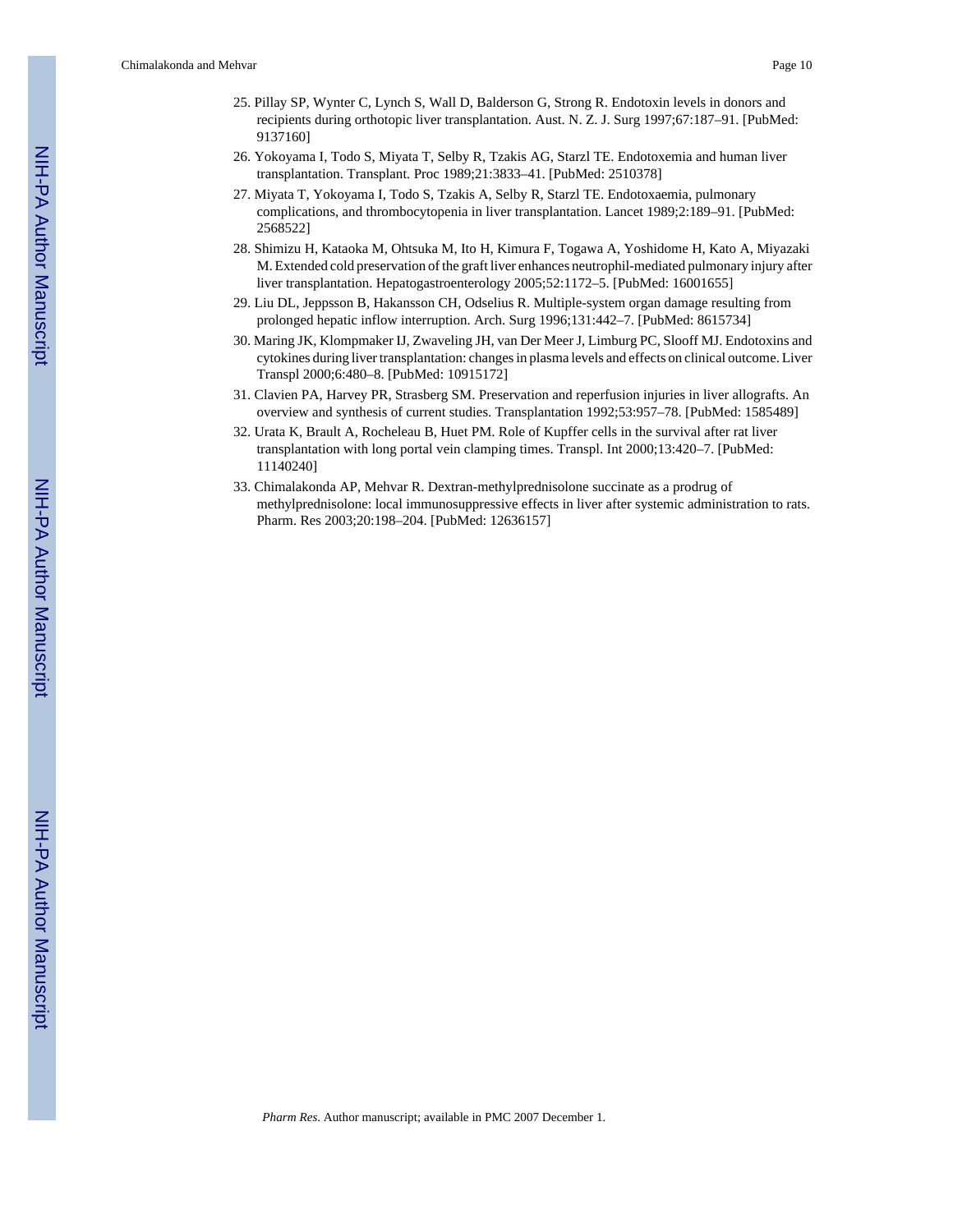Chimalakonda and Mehvar Page 11



#### **Figure 1.**

The perfusate concentration-time courses of hyaluronic acid (HA) in isolated livers subjected to 8 (top panel) or 24 h (bottom panel) of cold ischemia followed by 70 min of warm reperfusion. Similar profiles in Unpreserved controls are provided for reference. Rats were pretreated intravenously, 2 h prior to liver harvest, with a single 5-mg/kg dose (MP equivalent) of MP or DMP or with saline (Control) (*n*=3−4/group). Symbols and bars represent the average and standard deviation values, respectively.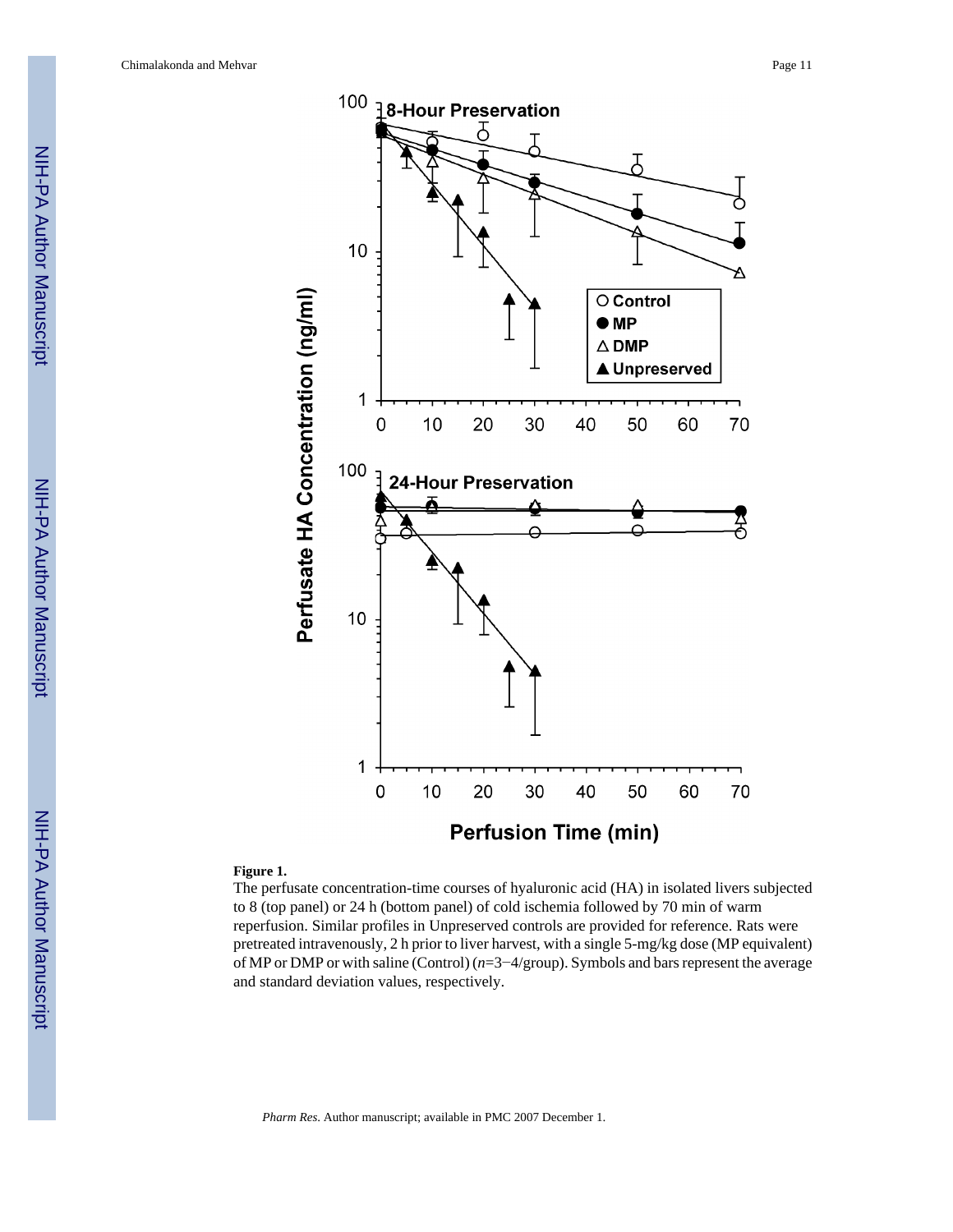Chimalakonda and Mehvar Page 12



#### **Figure 2.**

The bile flow rates in isolated livers subjected to 0, 8, or 24 h of cold ischemia followed by 70 min of warm reperfusion. Rats were pretreated intravenously, 2 h prior to liver harvest, with a single 5-mg/kg dose (MP equivalent) of MP or DMP or with saline (Control) (*n*=3−4/group). Symbols and bars represent the average and standard deviation values, respectively.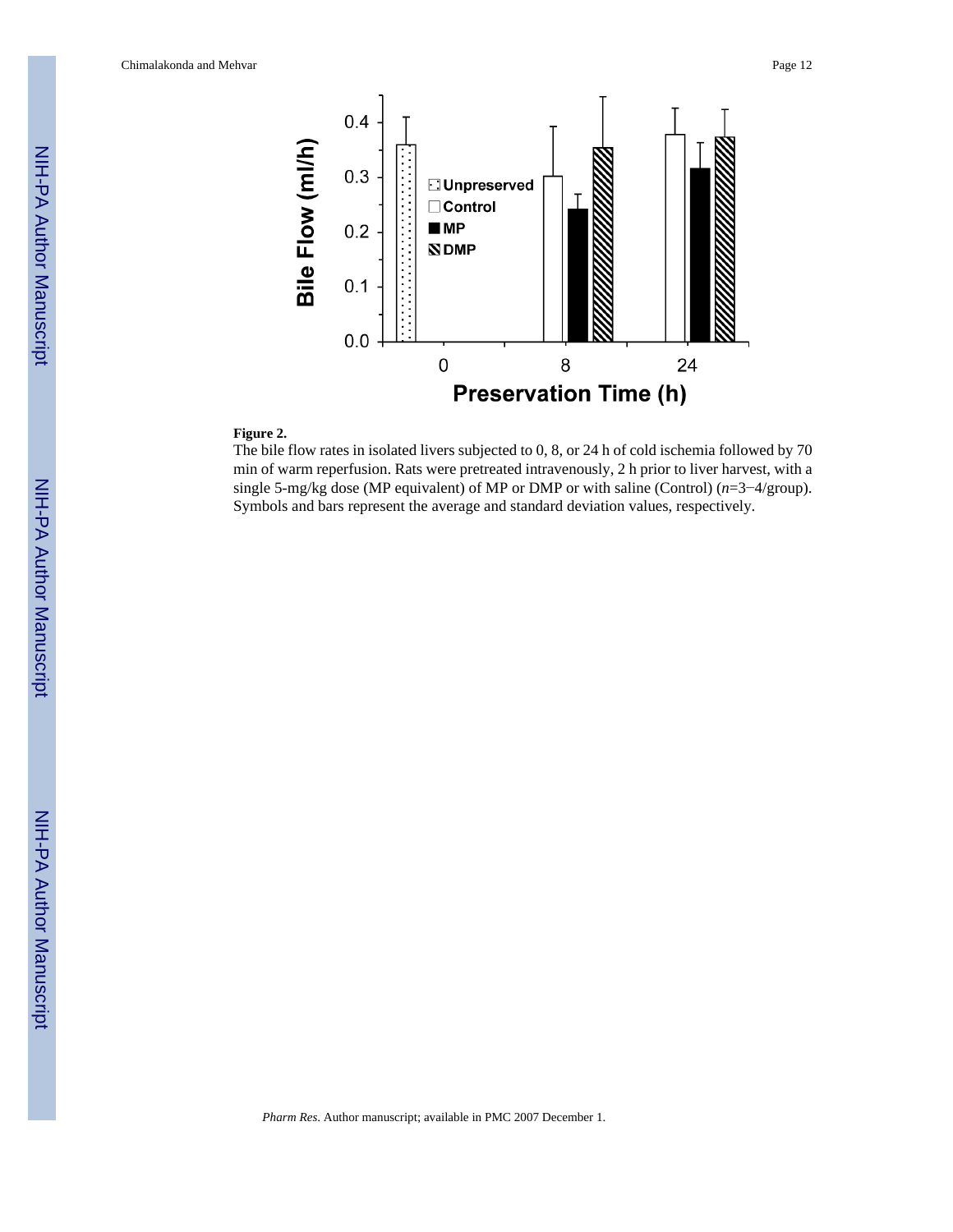

## **Figure 3.**

Percent survival curves of transplanted animals receiving livers preserved for 24 h in UW solution. Donor rats were pretreated with a single 5-mg/kg i.v. dose of MP or DMP or with saline (Control) 2−3 h prior to graft harvest (*n*=8/group).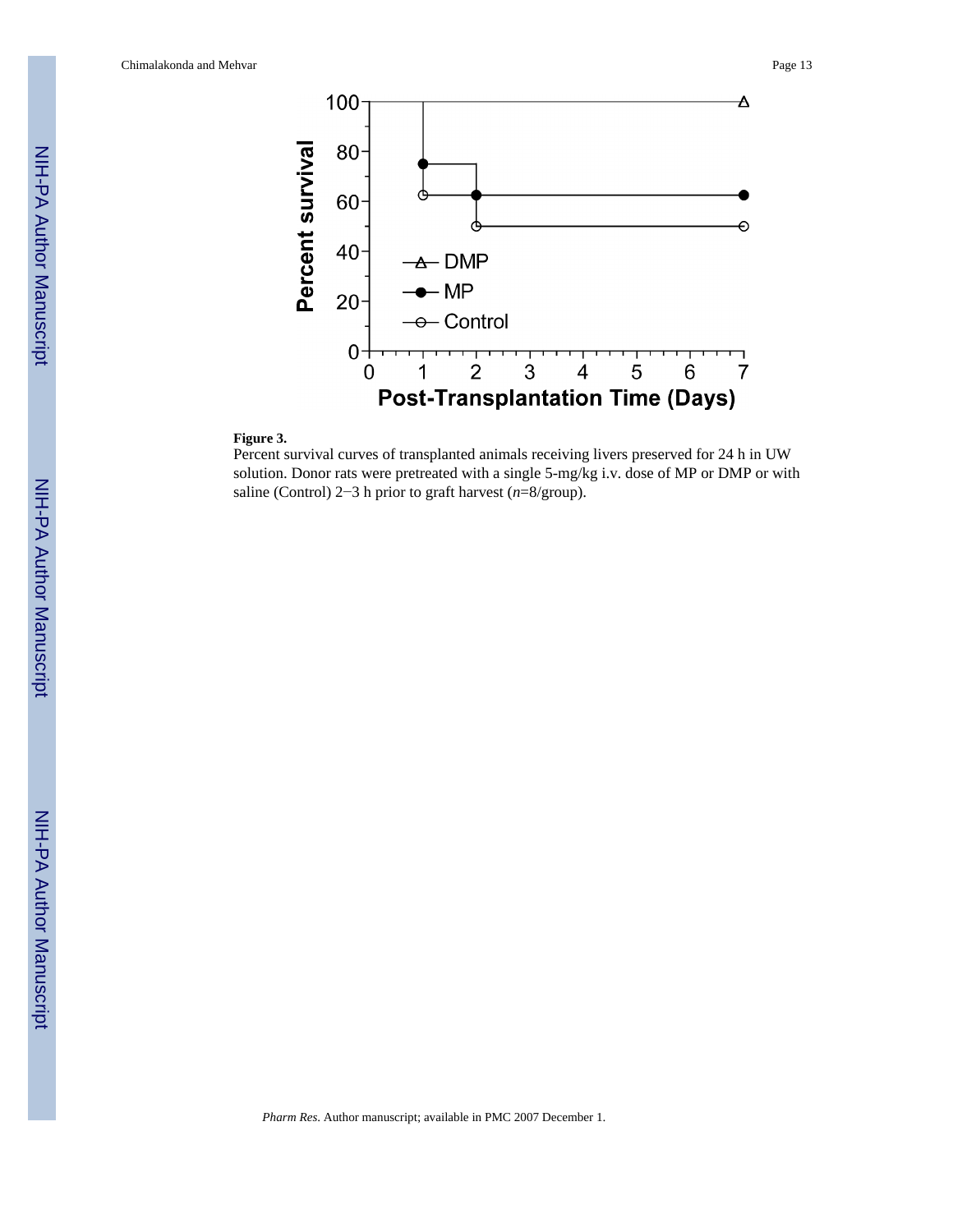

#### **Figure 4.**

Plasma concentrations of TNF-α (top) and hyaluronic acid (HA) (bottom) in OLT recipients at 1 and 6 h after implantation of livers preserved for 24 h. Donor rats were pretreated with a single 5-mg/kg i.v. dose of MP or DMP or with saline (Control) 2−3 h prior to graft harvest. Columns and bars represent mean and standard deviation values, respectively (*n*=3−4/group).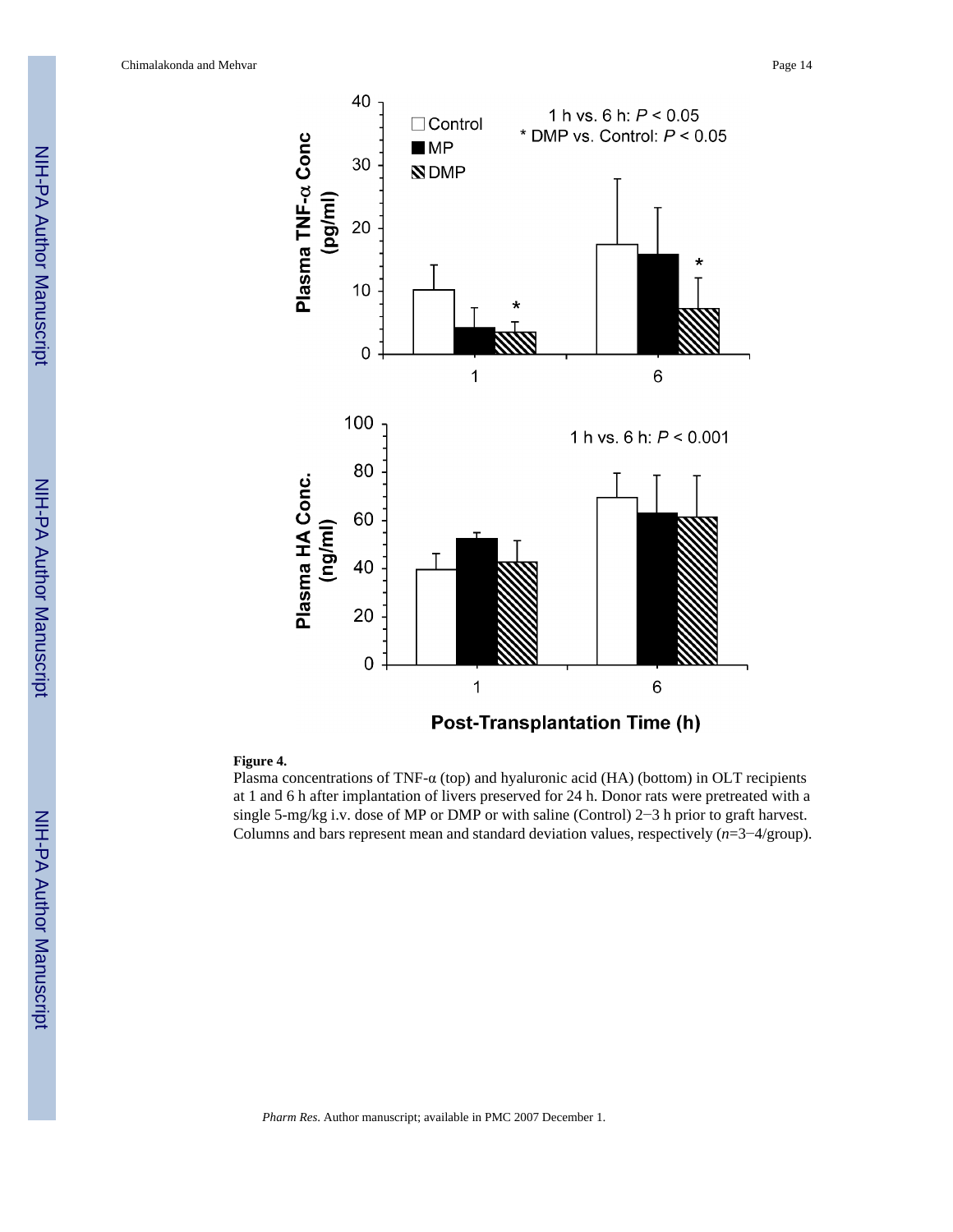

**Figure 5.**

Plasma concentrations of AST (top) and ALT (bottom) in OLT recipients at 1 and 6 h after implantation of livers preserved for 24 h. Donor rats were pretreated with a single 5-mg/kg i.v. dose of MP or DMP or with saline (Control) 2−3 h prior to graft harvest. Columns and bars represent mean and standard deviation values, respectively (*n*=3−4/group).